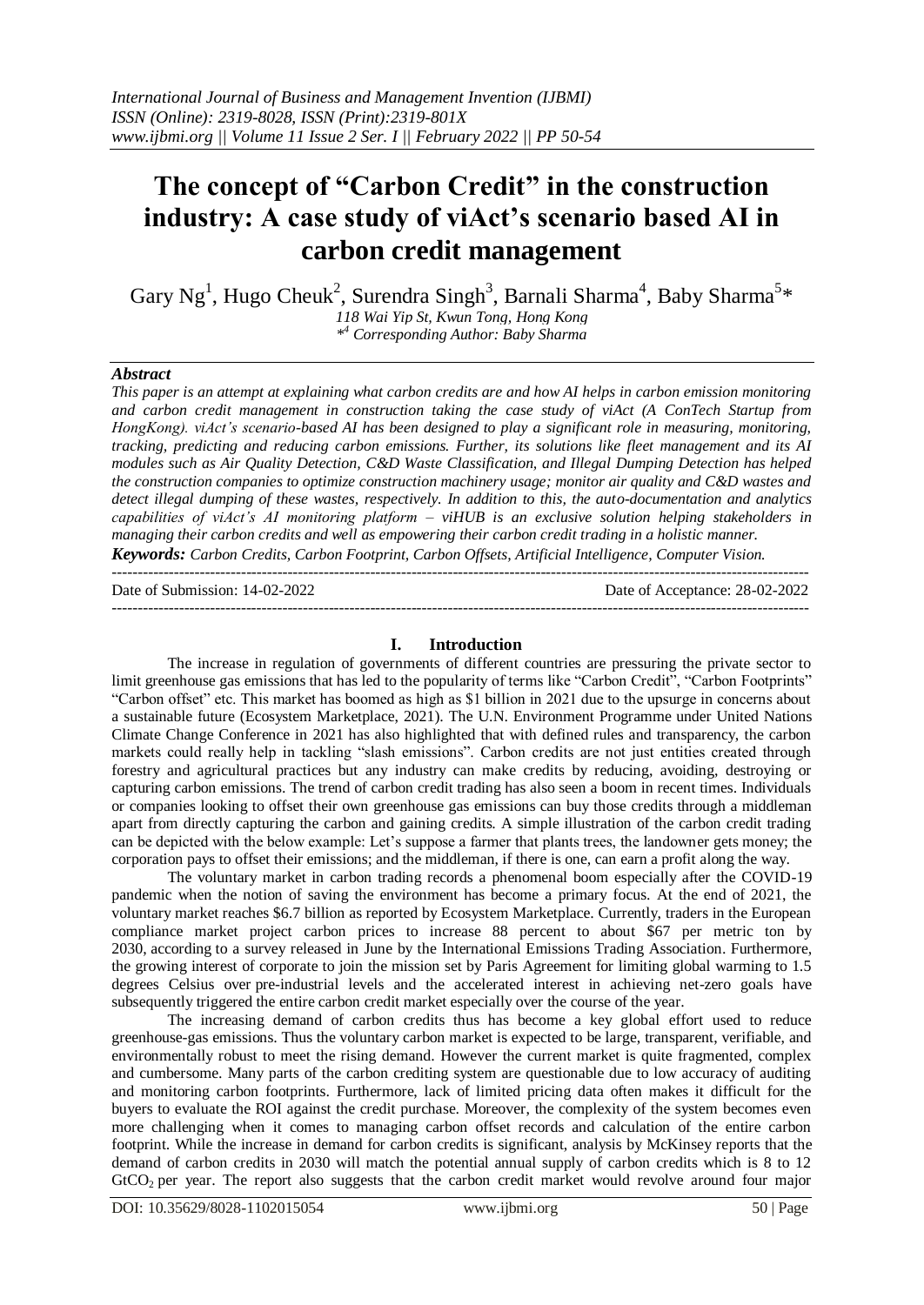categories: avoidance of nature loss (including deforestation); nature-based sequestration (like reforestation); avoidance or reduction of emissions (like methane from landfills); and technology-based removal of carbon dioxide from the atmosphere. Thus, the scale up of the voluntary carbon market can be stated to have great influence on standard-setting organizations, financial institutions, market participants, market-infrastructure providers, and other constituencies.

Even though the buzz of "Carbon Credit" has been something that is predicted to strengthen in the coming few years, the building and construction sector seem to have a slower adaptation of such approach. This leads to extreme environmental non-compliances and adds to carbon footprints. Thus, the current paper puts forward an attempt to understand the concept of carbon credits and the drawbacks in the current auditing system. The paper also tries to investigate various technologies such as AI, IoT and blockchain that are associated with tracking, auditing and organizing carbon credits with special reference to the construction industry. To better understand the scenario, the paper investigates how viAct, an AI based construction monitoring solution provider from Hong Kong has leveraged the ability of its scenario based AI to audit, monitor and manage carbon credit for any construction site.

# **II. Background concepts of Carbon Credit and trading**

Carbon credit is defined as "a tradable permit or certificate that provides the holder of the credit the right to emit one ton of carbon dioxide or an equivalent of another greenhouse gas – it's essentially an offset for producers of such gases". The major aim for creation of carbon credits is the reduction of carbon emissions and other greenhouse gases generated from various industrial activities. In a broader perspective the creation of carbon credits can be done by either "compliance" or "voluntary" markets. The compliance markets include "cap and trade" programs enacted pursuant to law. This program "caps" carbon emissions at some amount which usually declines over time making the program extremely stringent. This then enables the creation of tradable rights to emit the capped pollutant. The common currency available in the carbon market is "carbon credit". One carbon credit is equivalent to one ton of carbon dioxide. The entities having additional credits can then resell them to buyers who want to purchase additional credits. On the other hand, the voluntary market is based on a contractual relationship between buyer and seller which involves carbon credits that are created and traded outside of a legal mandate. The Chicago Climate Exchange is a notable example of a voluntary market. In such markets, companies often voluntarily agree to opt into a program whereby they take on emission reduction obligations and can trade carbon credits amongst themselves. Moreover, the vetting of carbon credits has also been done using various standards.

There are two broad categories of tradable credits, within the compliance carbon market. These categories are: "allowances" and "offsets." "Allowances" can be defined as credits which are created by government fiat. These credits are allocated to entities like those regulated by a cap and trade program, and may be those included in a broad array of other actors who may trade such credits like financial institutions. They are either for free or through an auction. Furthermore, projects with initiatives for reduction of greenhouse gas emissions that are undertaken by entities that have no compliance obligation under a cap and trade regime, often deal in "Offset credits". "Offsets" are considered as activities "outside the cap,". Carbon credits generated from such projects may be used by capped entities to meet a compliance obligation.

Tracing back to the carbon credit market in 2007, it was seen that the market started to grow. This trend called upon by the compliance obligations of the Kyoto Protocol to the United Nations Framework Convention on Climate Change. Under Kyoto, the countries were bifurcated into developed and developing. In this context, over the first Kyoto "commitment period" – from 2008 to 2012; the developed countries agreed for an annual reduction of their emissions by an average of around 5%. The threshold for measuring the emission reduction obligations were the "baseline" emissions as they existed in 1990. On the other hand, Under Kyoto, in parallel to the emission reduction target of developed countries, developing countries were agreed to generate offset credits under the Clean Development Mechanism (CDM). Thus, under Kyoto it can be stated that, the emissions of countries in the *developed* world were capped while the emissions of countries in the *developing* world were not, but were put under the CDM to provide a mechanism for financing projects in the developing world. Thus, the tradable carbon credit business was fueled by CDM for providing an additional revenue stream for "green" projects in the form of tradable carbon credits.

# **III. Technology Innovation strengthening the carbon market**

Various technologies have been employed in the carbon market to strengthen the monitoring of carbon emissions, tracing carbon footprints, auditing and trading carbon credits. The most emerging technology in this connection is AI, IoT and Blockchain. AI and IoT often seem to work in conjugation to detect carbon emissions from various industrial sources at real time which otherwise was difficult to be estimated. Furthermore, the blockchain technology has worked for making the entire carbon market reliable, safe and transparent in terms of its functionality.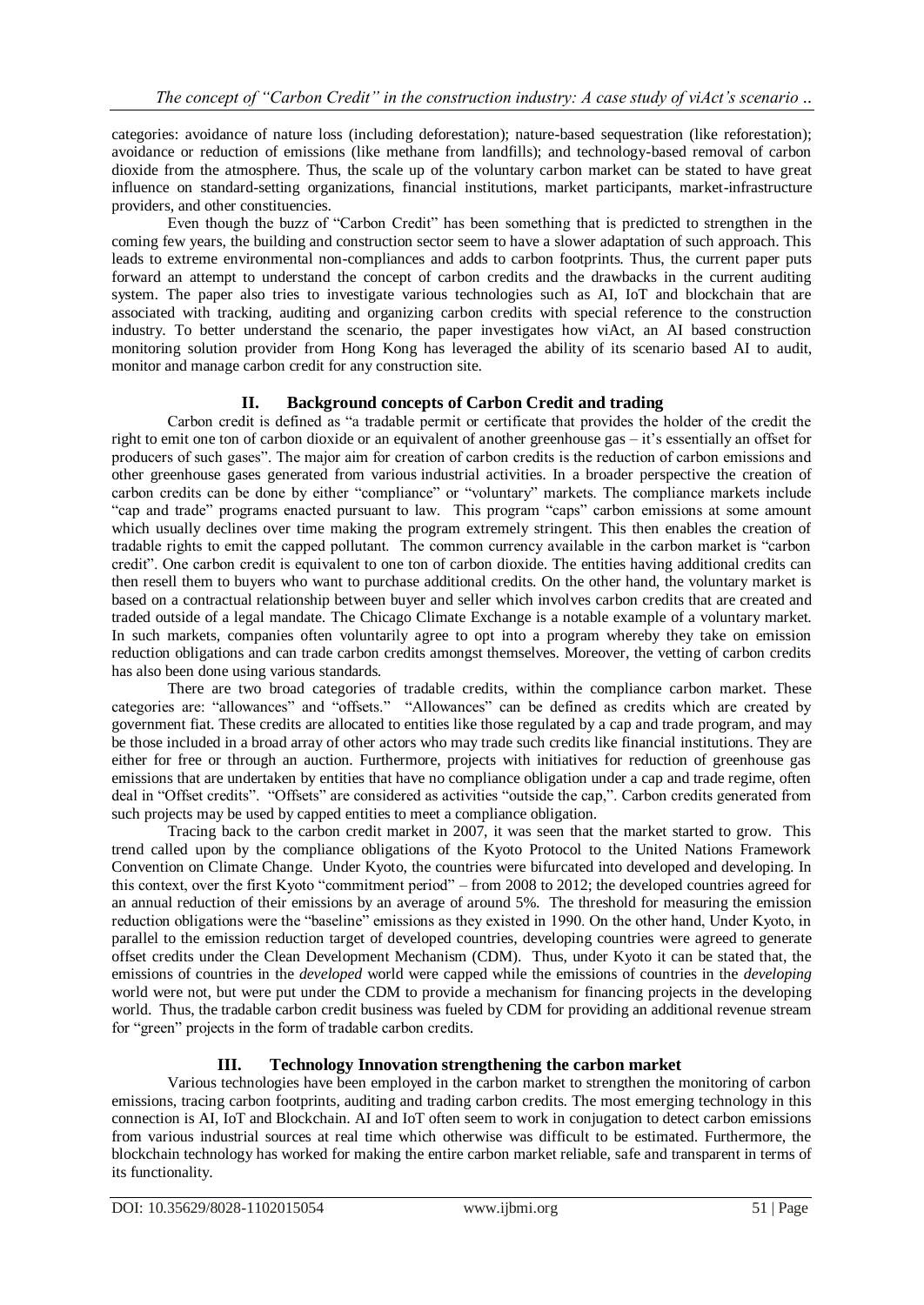## **3.1 AIoT for optimizing carbon emission and saving credits**

The ability to collect large amounts of data, to learn by experience, intuit connections that the human fail to notice and to recommend proper actions based on its conclusions - are the unique features and the strengths of AI & IoT. Those companies that are willing to reduce their carbon footprint should make use of AIoT for all the three elements of the effort. Monitoring emissions is the first area of application in this regard. AI-powered data engineering can help companies to track emissions automatically through their entire carbon footprint. They can arrange and collect data from their operations and activities, such as IT equipment and corporate travel; and from every bit of the value chain, including their suppliers (materials and components), transporters and even their product users. Further, AI can exploit data from new sources like satellites, and by using intelligence on data; it can also generate an approximation of missing data and estimate the certainty levels of results. The second area of application is for Predicting Emissions. With predictive AI companies can forecast the future emissions across their carbon footprints, relative to their present efforts at reduction, new methodologies to reduce carbon, and the future demands. This helps companies to set, adjust, and achieve their targets of reducing carbon with more accuracy. Thirdly, AIoT also has its utility in Reducing Emissions. Predictive AI and optimization can provide detailed insight into every element of the value chain, thus improving efficiency production, transportation and such other aspects. This ultimately helps in reducing carbon emissions and cost cutting.

By providing detailed insight into every aspect of the value chain, prescriptive AI and optimization can improve efficiency in production, transportation, and elsewhere, thereby reducing carbon emissions and cutting costs.

## **3.2Blockchain for managing carbon credit**

Application of blockchain to a corporate carbon transaction helps check the production and consumption status of a company at specific intervals, and the output or the reduced carbon emissions that corresponds to the status gets stored in the database, following which the autonomous trading or block can be performed. The trading route is arranged by the chain and the carbon emission transaction directly with another party is completed. The concept of a distributed ledger in blockchain theory requires that, in order to ensure the safety of carbon emissions in the transaction cycle, the transactions taking place between the participants of the network be recorded in a shared ledger. Further, each record needs to have a timestamp and a unique cryptographic signature. This is to ensure that every transaction can be traced back to the record. Also to prevent mistakes and prohibit anyone from alerting the record maliciously, any change in the ledger will get reflected in all the copies, in a matter of minutes or seconds. Thus, blockchain technology can be a reliable option for recording and transmitting information flow in carbon emissions trading. To avoid problems such as lost quotas and repeated transactions, a consensus network can be created that makes it possible to locate directly the problems in the transaction link and ensure information traceability. Further, any instance of fraud or illegal trading can be detected and the normative operation of the carbon market can be further strengthened.

## **IV. Carbon Footprint in Construction Industry**

The construction industry is one of the highest carbon emitting industries. According to Global ABC Global Status Report 2018, nearly 40% of the CO2 emitted globally is generated by the buildings. Out of this, 28% is annually generated by the building operations and an additional 11% is generated by embodied carbon (that is, building materials and construction), annually. Handling of embodied carbons is critical since unlike the case with operational carbons that can be reduced over a period of time with the use of renewable energy, and building energy upgrades; the embodied carbons get locked in the place itself, no sooner a building is built. The statistics do not end here. Reports show three materials, namely, concrete, steel and aluminum (the most used material in the built environment) are responsible for 23% of the total global emissions.

Study shows 2/3rd of the existing building area shall exist in 2040 as well. If decarbonisation of the existing buildings is not carried out, they shall continue to emit CO2 in 2040. Moreover, it is expected that in order to accommodate the largest wave of urbanization in human history, it is expected to add 2.4 trillion sq. ft. of new floor area to the global building stock by 2060, which means the global building floor is expected to double by 2060.

## **V. Case Study: viAct's approach towards carbon credit auditing**

viAct is a ConTech startup from Hong Kong that provides "Scenario-based Vision Intelligence" solutions exclusively for construction industry all across Asia & Europe by successfully deploying around 50 sites. viAct's smart AI modules has been successfully providing extremely granular insights on environmental compliances in construction jobsites by not only tracking objects but by transforming vision to practical actions. In this notion, viAct's scenario-based AI is playing a significant role in measuring, monitoring, tracking, predicting and reducing carbon emissions. It has been constantly striving to help the construction industry in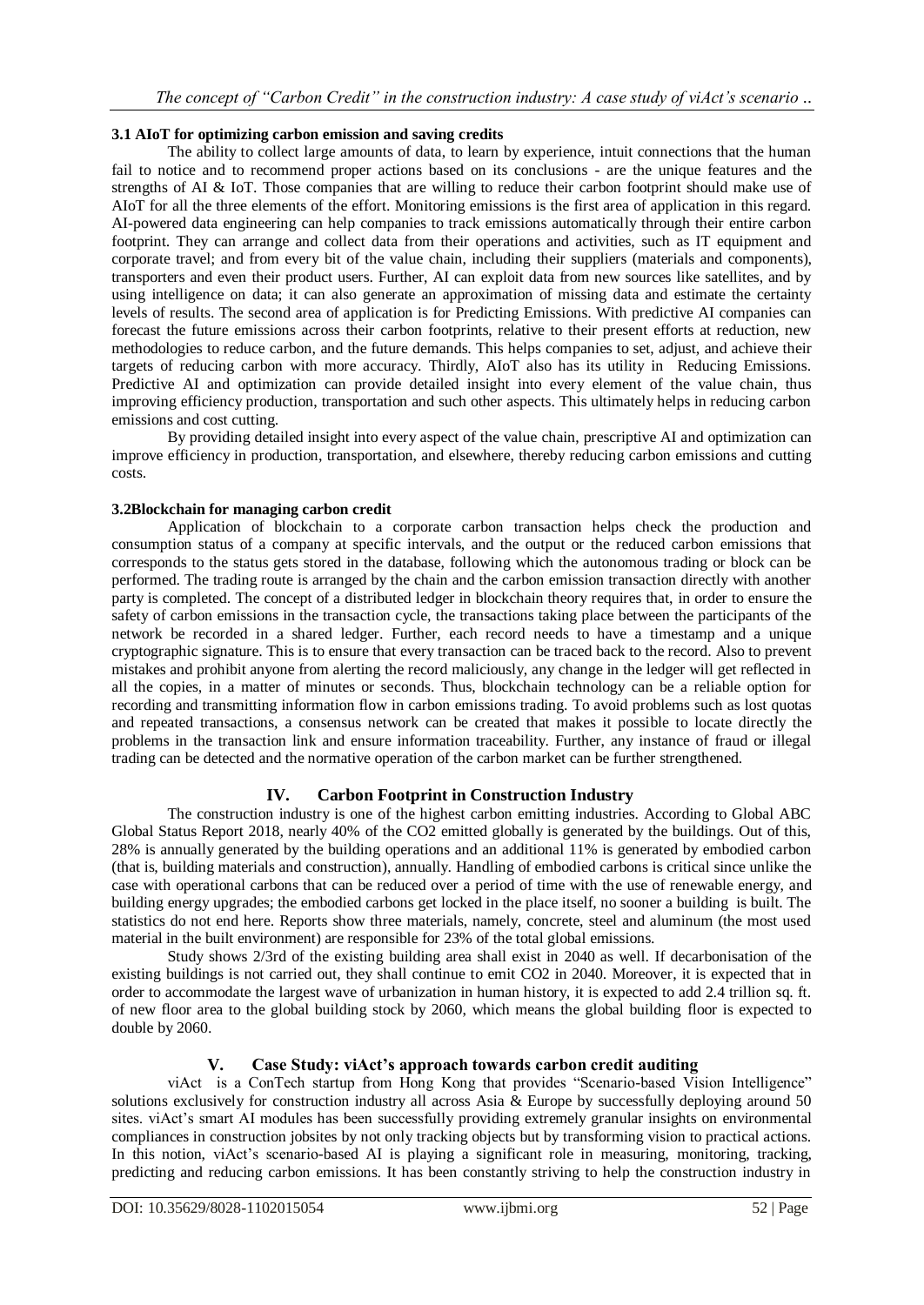tracking carbon credit emission and carbon credit monitoring and auditing. In the present times, with the continuous increase in carbon emissions, it has become pertinent for the construction companies to reduce their carbon footprint and erect buildings that are not just economical but also environmentally sustainable. However, calculating and monitoring carbon footprints manually is not a smart way to do, as it includes elements of inaccuracy, inefficiency and errors. However, viAct with its AIoT solution can help construction companies to track and monitor emissions throughout their carbon footprint.Apart from emissions, another source of carbon from the built environment is "Embodied Carbon". It refers to "the carbon dioxide emissions that are associated with the materials and construction processes throughout the lifecycle of a building or any infrastructure". It includes any CO<sub>2</sub> generated during the manufacturing of building materials, starting from material extraction, to transport to manufacturer, to manufacturing process; transport of those materials to the jobsites and then the construction practices themselves. However, measuring embodied carbon is very complicated as it requires tracking materials through elaborate manufacturing supply chains. As of 2018, 11% of the global energy and process-related emissions were generated by the materials production for the building. Further, approximately half of the steel, concrete and brick produced are used in the building sector, viAct's AI has also been playing a significant role in monitoring the overall material embodied carbon emission, which otherwise becomes difficult to be tracked for large construction sites. The next application of viAct's AI is tracking fuel carbon emissions. Fuel carbon emission reflects the carbon emissions caused due to combustion of different types fuels. AI along with other technologies like IoT can be trained to track carbon emissions from different sources in the construction site. This can help construction companies to find out the high-emitting and low-emitting fuels, and thus accordingly set targets, make decisions on their use and reduce emissions. For instance, machinery running on CNG is often shown to emit less carbon as compared to a vehicle running on diesel. In such a case, detection of the emissions could be done through IoT devices; while an AI integrated record keeping dashboard can give a comprehensive view about the carbon emission status. This eases fuel usage planning for managing carbon credits. Thus viAct's AIoT devices alomg with its start AI dashboard (viHUB) has leveraged the power of machine learning to become a best-fit for this solution.Furthermore,the construction machineries are one of the major sources of GHG emissions and other harmful substances such as carbon monoxide, nitrogen oxide and particulate matter. As the construction projects make use of huge numbers of machinery, manual fleet management becomes very inefficient since it is out of human reach to monitor each-and-every machinery at all the times. Thus, to regulate this, proper fleet management becomes very important. viAct being a pioneer in fleet management in construction industry has incorporated its scenario based AI to monitor the operating hours, fuel usage or instances of unnecessary machinery usage round-the-clock without any miss and thus help in optimizing construction machinery usage which in turn saves carbon credits.

Anotherproblem related to decarbonisation in the construction industry is carbon offset monitoring. It requires proper and elaborate tracking of all the different types of activities undertaken by a company to compensate for carbon emission. It involves extensive calculations, analysis, comparison and contrast between rates of carbon emissions and carbon offset, which definitely cannot be done manually. In this regard viAct's AI monitoring platform- viHUB is helping construction companies automatically record and perform various data analytics that too with minimal human interference. The intuitive decarbonisation dashboard of viAct under viHUB has helped construction industries to have a consolidated view of the same. viAct has also its AI to help the industry to measure the air quality. Its Air Quality Detection Module can record air quality and environmental data in real-time. The AI can be used to improve air quality by leveraging its potentiality to detect minute particles in the air. Construction industry being a major source of air pollution can reduce it using such AI solutions.Like air pollution, 35% of the world's industrial waste is solely generated by the construction industry. Much of the carbon is emitted into the atmosphere through the accumulated C&D waste dumped in the dumping areas. Proper management and on-site segregation of these C&D wastes thus becomes important. Understanding this well, viAct has tailor-made its C&D Waste Management Module that is well-trained and tested to detect different types of C&D wastes, like rock, soil, slurry, etc. thus, helping on-site segregation of wastes. Further, viAct's Illegal Dumping Detection Modules has been trained to detect any instance of illegal dumping. These solutions can help the construction companies in tackling carbon emission and environmental pollution at large.

The decarbonisation process has a huge role of carbon credits and viAct also plays an important role in managing carbon credit of a construction company. As discussed earlier, carbon credits are a tradable permit or certificate that provides the credit holder the right to emit a specific amount of  $CO<sub>2</sub>$  or any other GHG. Since the credit holder company needs to comply with these limits, exceeding which might bring in compensations to them, it is very important to keep a close track of the carbon credits. Manual management of carbon credits is cumbersome and inefficient. But by applying technologies such as AI, IoT, and cloud computing together viAct has made it simple for any company in keeping automatic track of the carbon credits of the construction company through its intuitive dashboard.Thus, by keeping a track of all emission and offset sources and linking them it to viAct's scenario based AI, viAct has helped construction industries to set, adjust and achieve